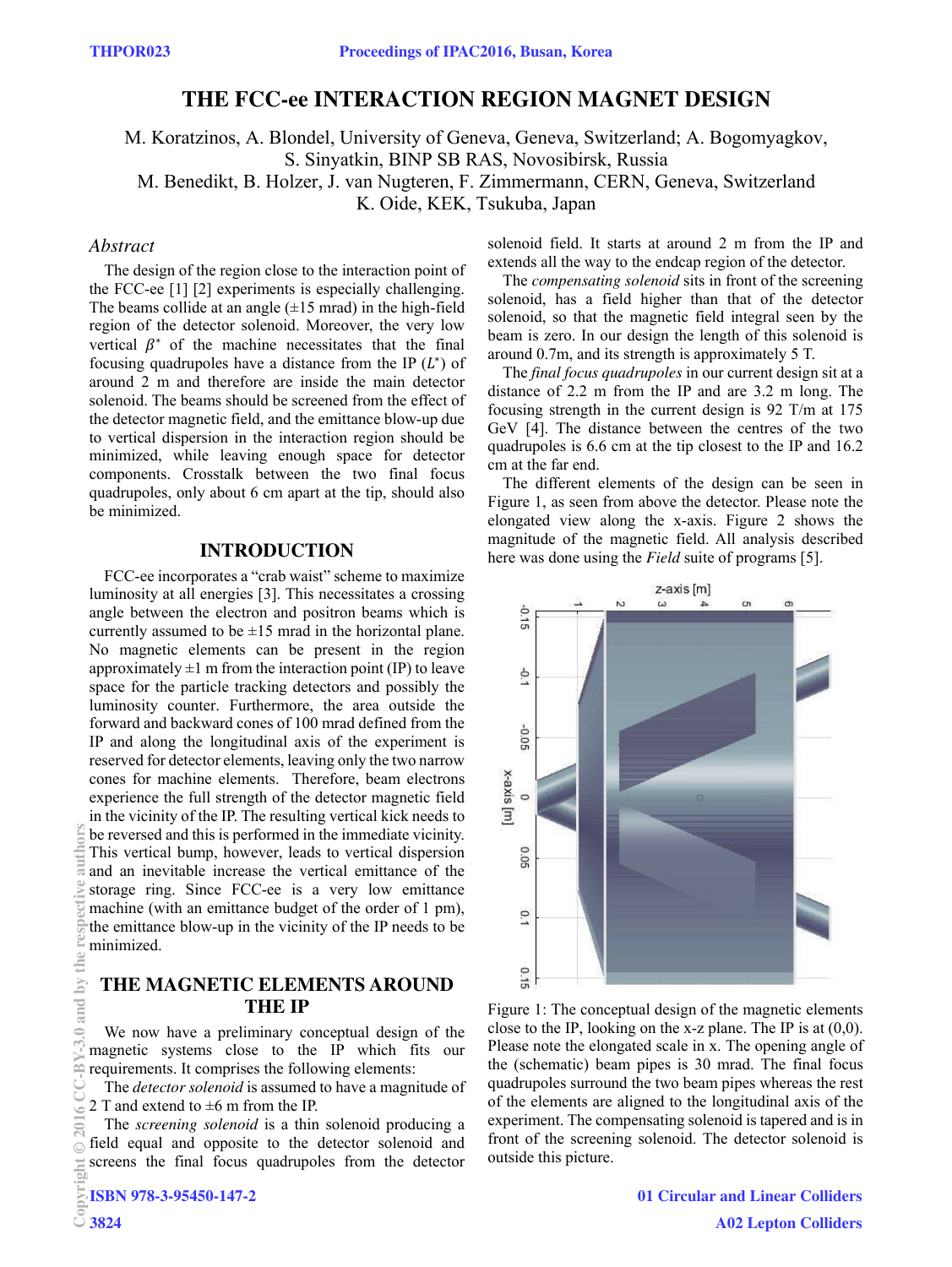### **EMITTANCE BLOW-UP**

The vertical emittance increase close to the IP,  $\Delta \epsilon_{\gamma, IP}$ , is given by

$$
\Delta \epsilon_{y,IP} = 3.83 \times 10^{-13} \frac{\gamma^2}{J_v} \frac{I_{5,IP}}{I_2}
$$
 (1)

Where  $\gamma$  is the relativistic  $\gamma$  of the beam,  $I_2$  is the second synchrotron radiation integral which can be approximated by

$$
I_2 \cong \frac{2\pi}{|\rho_{bend}|} \tag{2}
$$

(equal to about  $6 \times 10^{-4}$  for FCC-ee with bending radius in the arcs  $\rho_{bend} = 11$  km.  $J_v = 1$ . The fifth synchrotron radiation integral is

$$
I_{5,IP} = \int_{-d}^{d} \frac{\mathcal{H}_y(s)}{|\rho|^3} ds \tag{3}
$$

where  $\rho$  is the bending radius due to the magnetic field along the path of the electrons in the area of interest,  $-d$  to d, in our case -3 to 3 m.

$$
\mathcal{H}_y(s) = \beta(s) D_y^{\prime 2} + 2\alpha(s) D_y D_y^{\prime} + \gamma(s) D_y^2 \tag{4}
$$

where  $D_{\nu}$  is the vertical dispersion and

$$
\alpha(s) = -\frac{1}{2}\beta'(s); \gamma(s) = \frac{1 + \alpha(s)^2}{\beta(s)}
$$
(5)

Where  $\beta(s)$  is the vertical beta optics function. Emittance blow up is worse at low energies due to the  $\frac{v^2}{\vert v \vert}$  $\frac{r}{|\rho|^3}$  dependence (the magnetic field of the detector is expected not to change at different energies).



Figure 2: The magnitude of the magnetic field in the region  $x=(-1 \, \text{m}, 1 \, \text{m})$  and  $z=(0, 6 \, \text{m})$  in the vicinity of the compensating solenoid (red, -3 T), screening solenoid (black,  $0$  T), final focus quadrupoles (in blue), all in the  $+2$ T solenoidal field of the experiment (yellow).

The minimization of the above formula for the emittance blow-up has been done empirically due to the number of parameters. The boundary conditions used were: detector solenoid field of 2 T, magnetic elements should be inside the 100 mrad forward and backward cones, location of closest element to the IP 1 m. The latter is certainly a tight requirement since the luminosity counter should sit in front of the first magnetic element. The size and position of the different components for the optimal case where the emittance blow-up was the smallest was as follows:

Compensating solenoid: inner edge at 1.0 m, length 0.65 m, diameter 16 to 22 cm (tapered). Current (1000 windings) 2615 A, giving a maximum field along the axis of -4.95 T

Screening solenoid: inner edge at 1.65 m, 2.5 m length, diameter 30 cm and current (10,000 windings) 717 A, giving a maximum field along the axis of -2 T.

The resulting emittance blow-up was computed using the SAD suite of programs [6] which gave a result of a total of 0.11 pm of vertical emittance blow up for two identical IPs. Optical functions can be seen in Figure 4.

#### **FINAL FOCUS QUADRUPOLES**

The requirements for the final focus quadrupoles (here we refer to the last elements focusing the beam in y for a resulting  $\beta_{y}^{*}$  of 1 mm) are as follows: the beam-stay-clear (b-s-c) area in the vicinity of the quadrupoles has been computed to be  $\pm 12$  mm. This allows for a very compact beam pipe. RF beam heating considerations might necessitate a slightly larger beam pipe that the b-s-c suggests, as large as 40 mm diameter. The  $L^*$  of these quadrupoles in the current design is 2.2 m and their strength is 92 T/m. Increasing the quadrupole strength would allow for shorter quadrupoles and therefore the L\* requirement can be increased if needed. With a L\* of 2.2 m, the distance between the centre of the quadrupoles is 6.6 cm, calling for a compact design and one that takes into account the cross talk between the two quadrupoles.



Figure 3: Prototype CCT final focus quadrupole. CAD drawing (top) and 3D printed item (bot).

One technology that looks promising for such an application is CCT technology.

Canted-cosine-theta (CCT) magnets have been around since the seventies [7], however only recently have they become popular with magnet designers [8] [9]. The CCT design offers some advantages over traditional magnet design for certain applications. The main advantages of CCT magnets are:

## 01 Circular and Linear Colliders A02 Lepton Colliders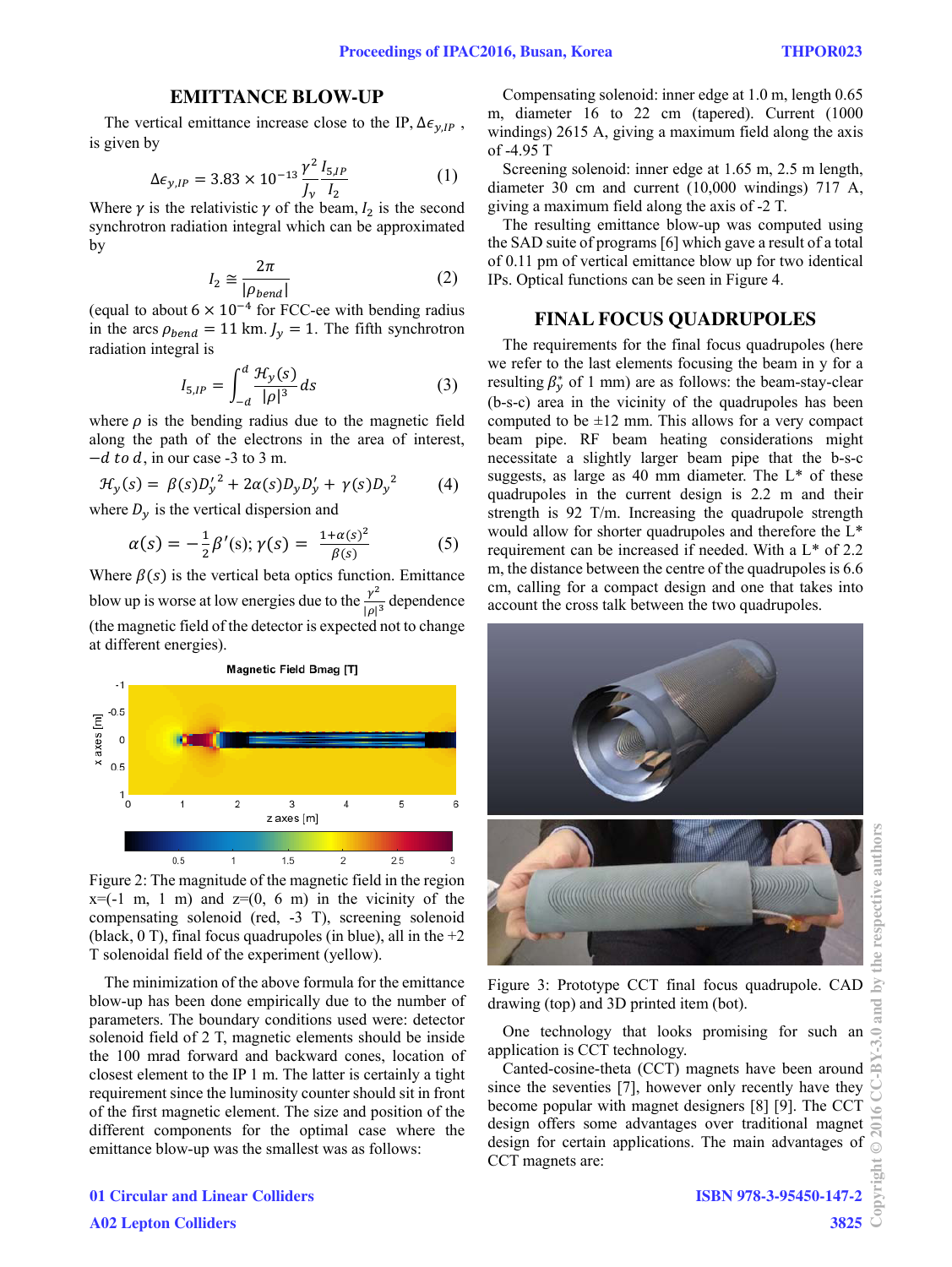

Figure 4: Beam optical functions between the centers of the final quadrupoles of the proposed solution. Columns are, from top to bottom,  $\sqrt{\beta_x}$  and  $\sqrt{\beta_y}$ , x and y dispersion, y orbit,  $R_1$  and  $R_4$ ,  $R_2$ ,  $R_3$ , where  $R_{1,2,3,4}$  are the x-y coupling parameters. The vertical orbit, dispersion, and the coupling parameters are confined within the compensation solenoid.

- Accelerator-grade field quality
- Fast prototyping: short turnaround times using 3D printing techniques
- Easy to manufacture with state-of-the-art manufacturing techniques (CNC machines or 3D printing), simple windability and assembly; not labour intensive
- No need for coil pre-stress during assembly; also, reduced coil stresses should improve magnet training
- Total freedom to design any multipole arrangement, therefore capable of producing compact double aperture magnets with the required field quality
- Fewer components and considerably lighter than traditional designs – this might translate to reduced costs (although this currently has not been fully demonstrated)

All of the requirements of the FCC-ee final focus system can be satisfied using a CCT design for the final focus quadrupoles. The design is compact, has a theoretical field quality which is adequate for our stringent requirements, crosstalk can be designed out, and has the added bonus of fast prototyping which ensures fast progress, much greater than what is customary for magnet design. However, the design needs to prove that it can deliver a series of milestones, including adequate field quality and crosstalk correction capability. Copyright Copyright Copyright Copyright Copyright Copyright Copyright Copyright Copyright Copyright Copyright Copyright Copyright Copyright Copyright Copyright Copyright Copyright Copyright Copyright Copyright Copyright C

FCC-ee is pursuing the CCT option for the final focus quadrupoles, while also keeping the more conventional modified Panofsky lens with twin-aperture and integrated iron yoke style design as an alternative. This design is undertaken at BINP.

### **CCT PROTOTYPE**

A complete conceptual design of an FCC-ee final focus prototype has been done (Figure 3). The prototype has the final dimensions regarding the bore size, but it is much shorter (20 cm) than the final magnet. The design has been 3D-printed in and awaits winding with an existing NbTi cable and will be ready to be measured for field quality and tested for cryogenic performance.

### **CONCLUSIONS**

We have demonstrated that the very stringent requirements for the magnetic systems around the IP of an FCC-ee detector can be met with a system comprising final focus quadrupoles, screening solenoid and compensating solenoid. The emittance blow-up due to two interaction regions is computed to be 0.11 pm, which is about 10% of our vertical emittance budget. Further improvements and a move to prototyping and technical design will follow.

## **ACKNOWLEDGEMENTS**

We would like to thank V. Telnov who was the first to bring to our attention the problem and its solution.